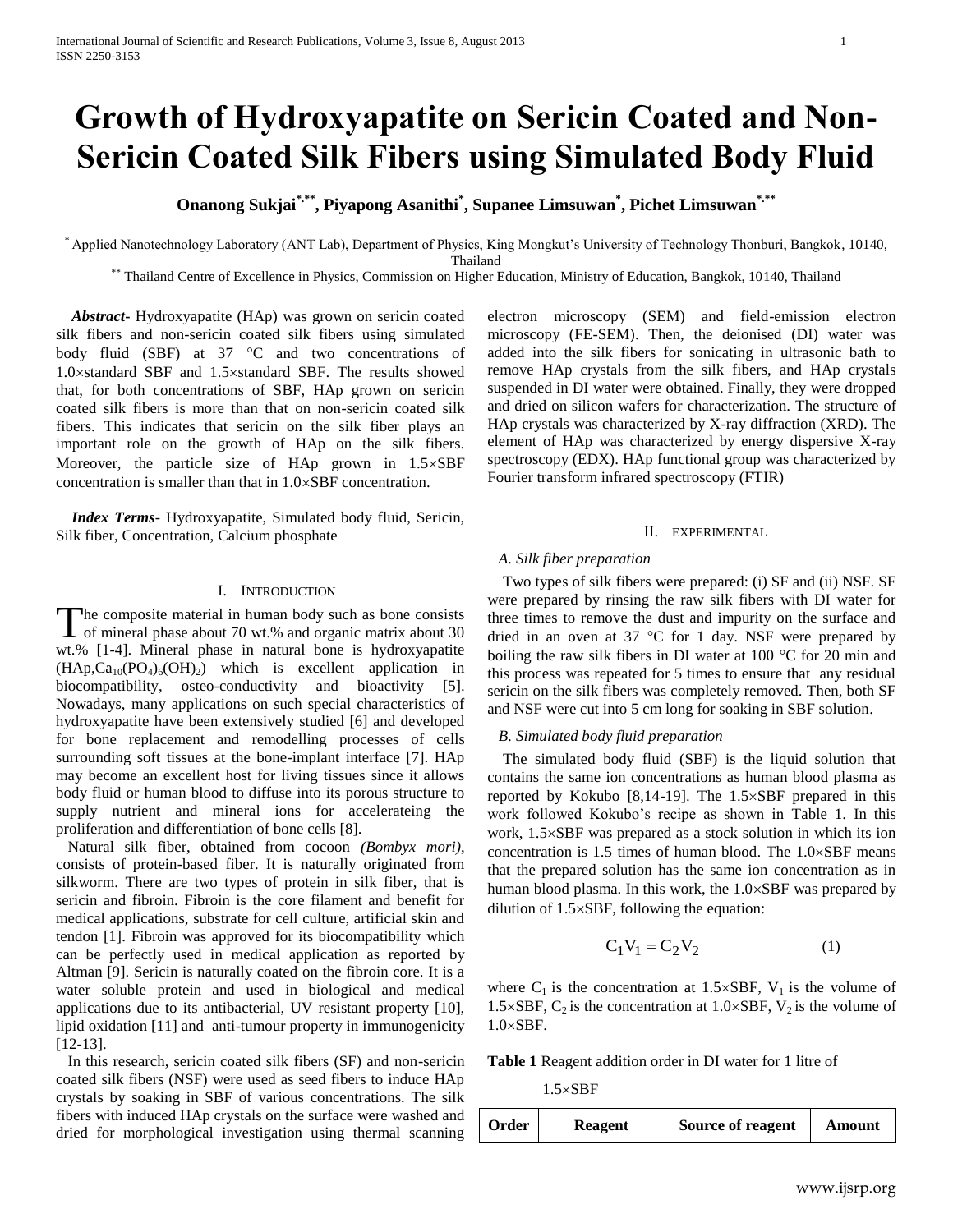International Journal of Scientific and Research Publications, Volume 3, Issue 8, August 2013 2 ISSN 2250-3153

|    | NaCl                            | Ajax Finechem      | $12.053$ [g] |
|----|---------------------------------|--------------------|--------------|
| 2  | NaHCO <sub>3</sub>              | Ajax Finechem      | 0.533<br>[g] |
| 3  | <b>KCl</b>                      | Ajax Finechem      | 0.338<br>[g] |
| 4  | $K_2HPO_4 \cdot 3H_2O$          | Carlo Erba Reagent | 0.347<br>[g] |
| 5  | $MgCl_2·6H_2O$                  | Ajax Finechem      | 0.467<br>[g] |
| 6  | 1M HCl                          | J.T. Baker         | [ml]<br>50   |
|    | CaCl <sub>2</sub>               | Ajax Finechem      | 0.438<br>[g] |
| 8  | Na <sub>2</sub> SO <sub>4</sub> | Ajax Finechem      | 0.108<br>[g] |
| 9  | $C_4H_{11}NO_3$ (Tris)          | Ajax Finechem      | 9.177<br>[g] |
| 10 | 1M HCl                          | J.T. Baker         | 8.5<br>[ml]  |

## *C. Growth of Hap on silk fibers*

The prepared  $1.0 \times$  SBF was filled in two plastic tubes and 1.5SBF was also filled in another two plastic tubes, each tube with 30 ml. Two types of silk fibers, SF and NSF which already prepared and cut into 5 cm long were used for soaking in SBF solutions.

0.2 g of SF was soaked in  $1.0 \times$ SBF and  $1.5 \times$ SBF are SF 1.0 and SF 1.5, respectively. 0.2 g of NSF after soaked in  $1.0 \times$ SBF and  $1.5 \times$ SBF are NS F1.0 and NS F1.5, respectively.

The prepared four samples, i.e. SF 1.0, SF 1.5, NSF 1.0 and NSF 1.5 were kept in an incubator at  $37^{\circ}$ C for 7 days to observe the growth of HAp on the silk fibers. After 7 days, HAp crystals were grown on the surface of all four samples. They were then washed with DI water and dried in an air oven at  $37^{\circ}$ C for 1 day.

All four dried samples with HAp crystals on the surface were used for investigating the morphology by thermal SEM and FE-SEM. Subsequently, HAp crystals on the silk fibers were removed by sonicating method. About 0.2 g each of four dried silk fibers with HAp crystals on the surface obtained above, was put in 10 ml of DI water and sonicated in ultrasonic bath for 30 min. Then, the silk fibers were removed out of the DI water and small size of HAp crystals suspended in the DI water was obtained. Finally, they were centrifuged at 14,000 rpm for 1 hr and the supernatant was removed out of the tube. The wet HAp crystals were left at the bottom of the tube. About 50  $\mu$  l of the wet HAp crystals was dropped on silicon wafers (100) and dried at 70  $\degree$ C for 20 min. To increase the HAp film, the drop-dried method was repeated for 3 times. The dried HAp samples were used for XRD investigation.

To compare HAp crystals obtained from the growth on the silk fibers with those of pure HAp crystals, therefore pure HAp crystals were also prepared in this work. First, mixing 10.32 g  $Ca(OH)_2$  with 120 g DI water. Then, 9.64 g 85 wt%  $H_3PO_4$ solution was added by drop wise into  $Ca(OH)_2$  solution. The pH of the mixture was adjusted to be 9.0 by adding ammonium hydroxide and stirred at 800 rpm for 3 hours, followed by three cycles of alternate centrifugation and water-washing to harvest the precipitates. The precipitates were dried in vacuum at 50  $^{\circ}$ C for 48 hours and ground into fine powder using an agate mortar [22].

## *D. Characterization*

 The structure of HAp crystals was characterized by XRD (Rigaku, RING 2000) with CuK<sub>a</sub> in the 20 range of 20°-55° with a scan step of 0.02°. The morphological structure of HAp

crystals on the silk fibers was characterized with two methods. First method was thermal SEM (JSM-JEOL, 5800LV) at 10 kV and 10 nm gold coating. Second method was FE-SEM (JSM-JEOL, 6301F) at 5 kV and 30 nm gold coating. The chemical compositions of HAp crystals were analyzed by SEM-EDX (Oxford, ISIS 300) at 10 kV,  $30^{\circ}$  take off angle and 100 elapsed life times. The functional group of HAp crystals on the silk fibers was characterized using FTIR (Perkin Elmer, Spectrum One) by KBr pellet.

#### III. RESULTS AND DISCUSSION

 Figure 1 shows the XRD patterns of hydroxyapatite  $(Ca_{10}(PO_4)_6(OH)_2)$  and calcium phosphate  $(Ca_3(Po_1)_2)$  crystals on SF and NSF. The observed peaks in Figure 1 could be indexed based on HAp and calcium phosphate crystals in Joint Committee on Powder Diffraction Standard (JCPDS) card numbers 09-0432 and 52-1538, respectively.

 For NSF, it is seen in Figure 1(a) and 1(b) that mixed crystals of monoclinic phase of calcium phosphate  $(Ca_3(P_5O_{14})_2)$  and hexagonal phase of HAp  $(Ca_{10}(PO_4)_7)$  were grown on NSF. However, the grown crystals are mainly calcium phosphates. When the SBF concentration was increased to  $1.5 \times$ SBF, the XRD pattern shown in Figure 1(b) revealed that more HAp crystals were grown on the silk fibers. For SF, only pure HAp crystals were grown on the silk fibers for both SBF concentrations as shown in Figure 1(c) and 1(d). This grown HAp crystal has the same phase as in human bone. The above XRD results indicate that sericin is an important factor on the growth of HAp crystals on the silk fibers. Sericin composed mainly of serine and aspartic acid compared with glycine and alanine in fibroin. Furthermore, serine and aspartic acid have more COOH group than that of glycine and alanine. COOH group has high electrostatic and hydrophilic force from lone pair electron, therefore it prefers to coordinate with calcium ions  $(Ca^{2+})$  in SBF. As a result, SF is better seed fiber to grow HAp than NSF.

 Figure 2 shows the thermal SEM images of crystals on silk fibers. It can be seen in Figure  $2(a)-2(d)$  that the crystals were grown on all silk fiber surfaces. The growth of crystals on silk fibers in Figure 2 because all the prepared SBF solutions used in this work reached a supersaturated concentration. The interfacial energy between a crystal nucleus and silk fiber surfaces in supersaturated concentration is lower than that of the crystals in contact with the SBF solution [21].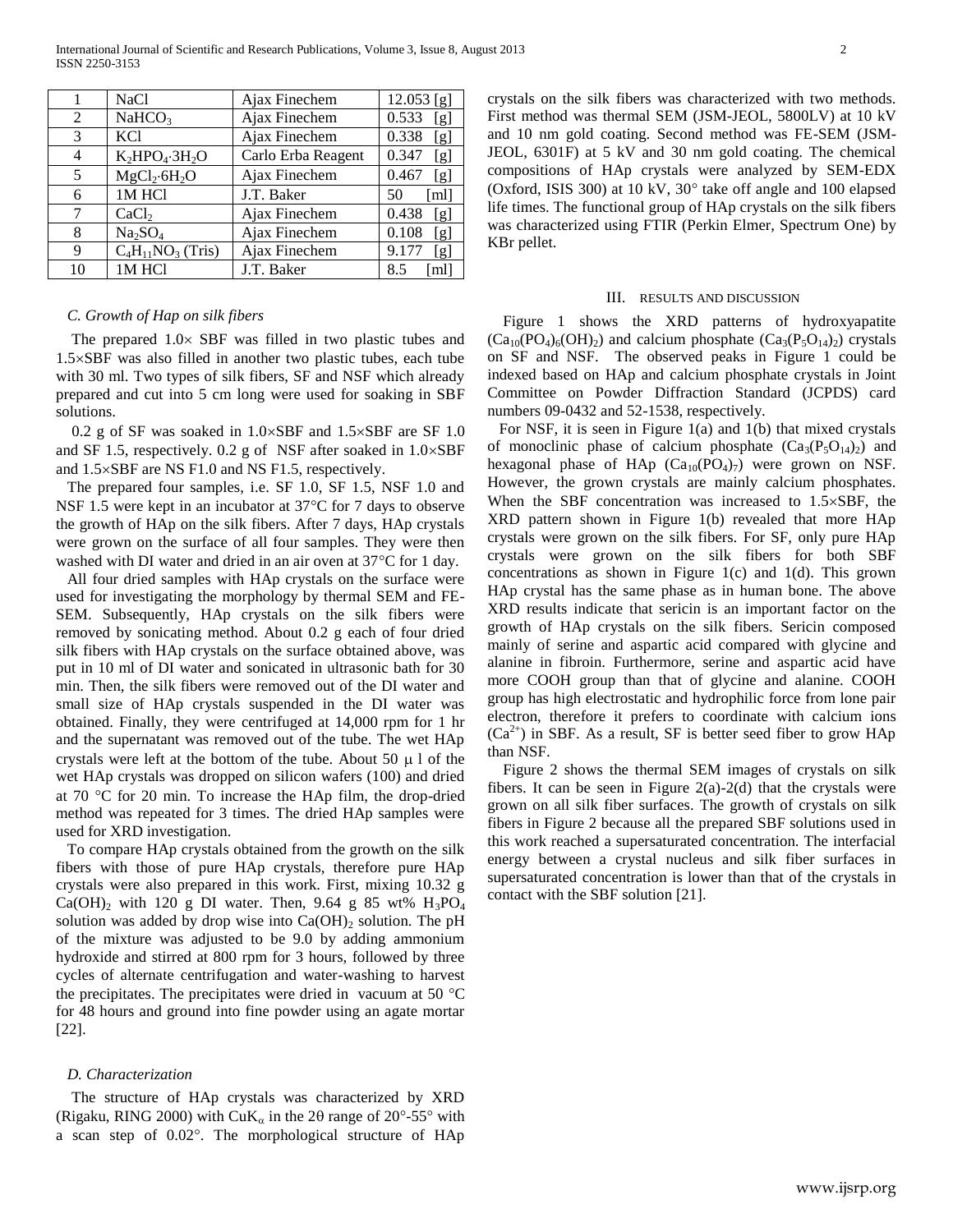

**Figure 1** XRD patterns of HAp and calcium phosphate crystals grown on (a) NSF 1.0, (b) NSF 1.5, (c) SF 1.0 and (d) SF 1.5. C is calcium phosphate and H is HAp



**Figure 2** SEM images of crystals on (a) NSF 1.0, (b) NSF 1.5, (c) SF 1.0 and (d) SF 1.5

 The above results show that silk fibers are good seed for growing the crystals because there is hydrophilic functional group of protein on silk fibers acted like sponge to absorb SBF. However, we cannot identify the difference between morphology of crystals from thermal SEM images. Therefore, further investigation on crystals was carried out using FE-SEM.



**Figure 3** FE-SEM images of calcium phosphate and HAp crystal on (a) NSF 1.0, (b) NSF 1.5, (c) SF 1.0 and (d) SF 1.5

 Figure 3 shows the FE-SEM images of the crystals on silk fibers after soaking in SBF. Figure 3(a) and 3(b) show the flat shape and cauliflower shape crystals grown on NSF 1.0 and NSF 1.5, respectively. The flat shape and cauliflower shape crystals are attributed to calcium phosphate and HAp, respectively [23]. These results are in good agreement with those of XRD as shown in Figure 1(a) and 1(b). That is the mixed crystals of calcium phosphate and HAp were grown on both NSF 1.0 and NSF 1.5.

Figure 3(c) and 3(d) show cauliflower shape crystals, that is, HAp, grown on both SF 1.0 and SF 1.5, respectively. The particle size of HAp crystals grown on SF 1.5 and SF 1.5 are in the range of  $1-4 \mu m$  and  $0.1-0.2 \mu m$ , respectively. It is seen that the particle size of HAp crystals decreased with increasing SBF concentration. Because at high SBF concentration, that is, high barrier energy is difficult to dilute in solution and hence calcium ions prefer to grow into HAp with small crystals than those of large crystals [21]. The results show that pure HAp crystals were grown only on SF after soaking in both SBF concentrations which agrees well with those of XRD as shown in Figure 1(c) and  $1(d)$ .

 The chemical composition of cauliflower shape crystals shown in Figure 3(c) was further analyzed by SEM-EDX. The SEM-EDX spectrum of HAp crystals is shown in Figure 4. It is clearly observed that HAp crystals are composed mainly of phosphate and calcium. Oxygen element appeared in SEM-EDX pattern arises from carbonate group of HAp

 The functional group of HAp crystals on SF 1.0 was carried out and compared with pure HAp crystals. The IR spectra obtained from HAp crystals growth on SF 1.0 and pure HAp crystals prepared in this work are shown in Figure 5. The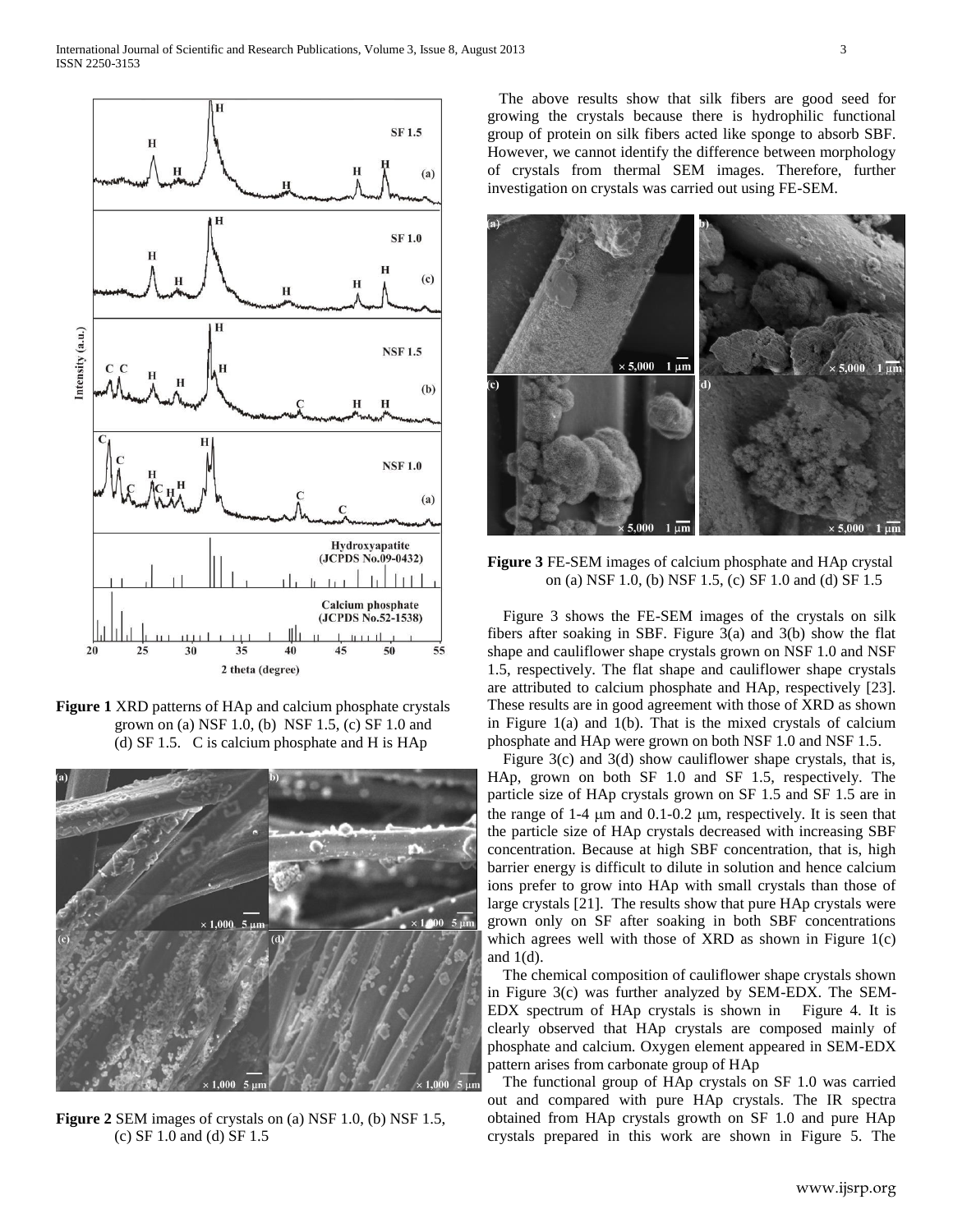assignments of the vibrational modes associated with different functional groups reported in the literature for HAp crystals is presented in Table 2 [22,24].



**Figure 4** SEM-EDX spectrum of HAp crystals from SF 1.0



**Figure 5** FTIR spectra of (a) pure HAp crystals and (b) HAp crystals on SF 1.0

**Table 2** Assignments of infrared vibrational modes of HAp

crystals

| Frequency $(cm1)$    | Vibrational mode assignments   |  |
|----------------------|--------------------------------|--|
| 472-474              | $v_2$ bending O-P-O            |  |
| 563-565, 602-605     | $v_4$ bending O-P-O            |  |
| 800-970              | $v_2$ C-O B                    |  |
| 960-965              | $v_1$ symmetric stretching P-O |  |
| 1033, 1060           | $PO4$ group                    |  |
| 1165-1167, 1410-1456 | Carbonate ion                  |  |
| 1230-1410            | Amide III                      |  |
| 1510-1535            | Amide II                       |  |
| 1600-1655            | Amide I                        |  |
| 1610-1640            | Bending O-H-O                  |  |

The peaks located between  $472$  and  $605 \text{ cm}^{-1}$  is identified as the bending O-P-O vibration in which the phosphorous move approximately at right angle to the O-O lines and in the O-P-O planes. The peaks at 800-970 cm<sup>-1</sup> are C-O vibration. The strong peaks at  $1033$  and  $1060$  cm<sup>-1</sup> are PO<sub>4</sub> group [25]. The peaks located between 1165-1167 and 1410-1456  $cm^{-1}$  are carbonate ions [26]. The peaks shown between 1230-1410, 1510-1535 and 1600-1655  $\text{cm}^{-1}$  are amide III, amide II and amide I, respectively [27,28]. The peak at  $1610-1640$  cm<sup>-1</sup> is bending O-H-O vibration in which the hydrogen move at right angle to the O-O lines and in O-H-O planes. It is clearly observed that the IR spectra of HAp crystals on SF 1.0 showed strong peak of amide I, amide II, and amide III because they are main components in the silk fiber.

The peaks located at  $1423$  and  $1452 \text{ cm}^{-1}$  for pure HAp, and 1166, 1412 and 1450 cm<sup>-1</sup> for HAp crystal on SF 1.0 are derived from carbonate ions, even though no carbonate source was introduced into the starting materials. Since, two samples were prepared in an atmospheric environment, it is reasonable to infer that the carbonate ions incorporated into HAp crystals from carbon dioxide gas in air. The band at  $1638 \text{ cm}^{-1}$  representing O-H-O bending (OH group) of pure HAp and that of HAp crystals on SF 1.0.

#### IV. CONCLUSION

 This study demonstrates that HAp can be perfectly grown on SF 1.0 and SF 1.5. The structure of HAp as confirmed by XRD was hexagonal, which is the same phase as found in human bone. The morphology of HAp as observed by FE-SEM was confirmed by the cauliflower shape. At a low SBF concentration, NSF 1.0 was not a good seed to induce nucleation of HAp crystals. However, at higher concentration, NSF 1.5 can be used to grow both calcium phosphate and HAp crystals. On the other hand, for SF, they are suitable to be used to grow HAp crystals in both SBF concentrations. Thus, it may be concluded that sericin is a good seed protein for inducing nucleation of HAp crystal. Furthermore, HAp were rapidly grown on SF 1.5 with a small size crystal.